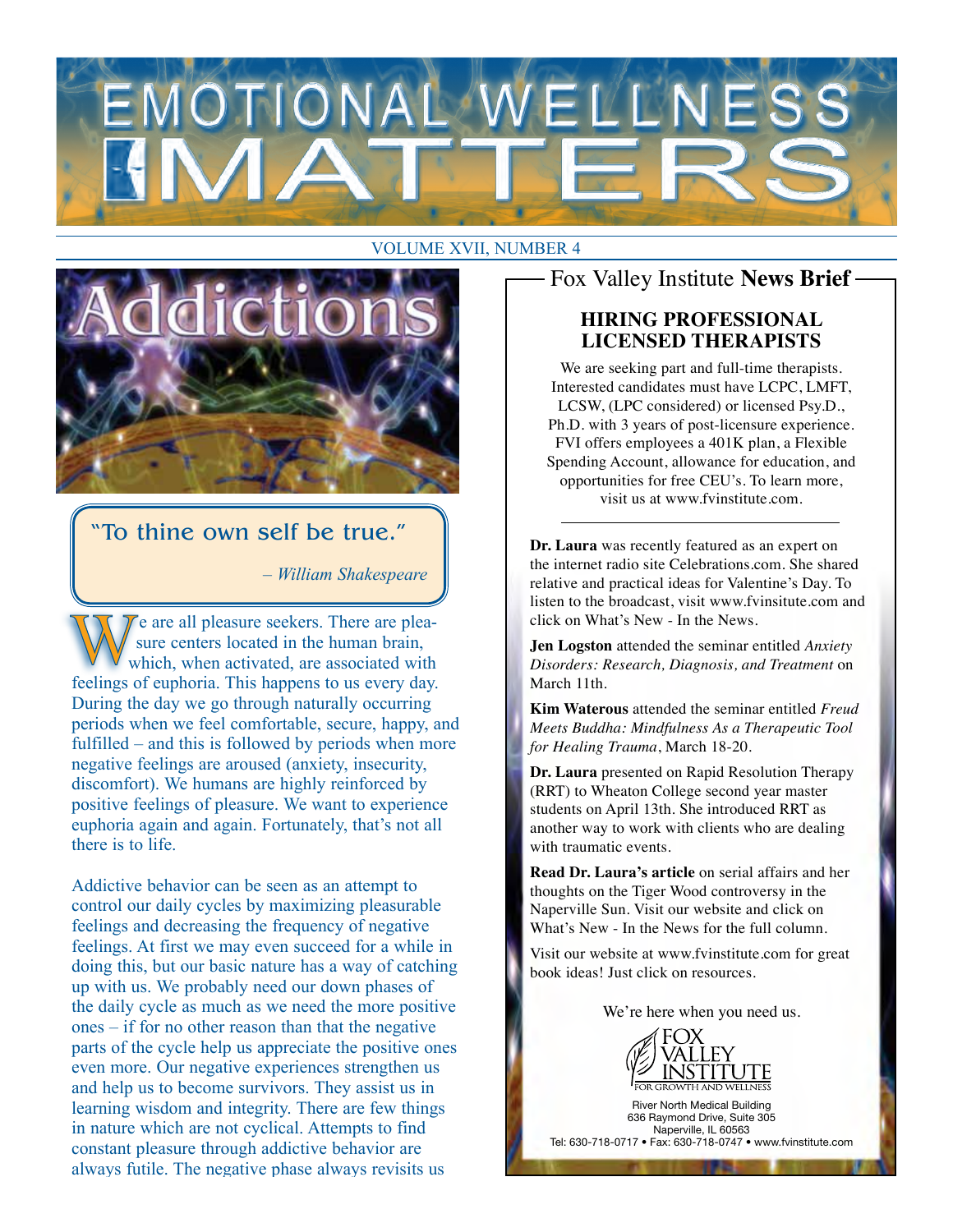and brings balance back into our lives. There is no escaping our basic nature. And there is no escaping the escalating and debilitating results of the quest for constant pleasure.

Addiction is an uncontrolled search for gratification through a relationship with an substance or activity to the exclusion of other more diverse life experiences. The substance or activity with which the addict forms a relationship varies with each person. Common sources of addiction are alcohol, tobacco, illegal drugs, prescription medication, sex, love, food, shopping (and shoplifting), gambling, television, computers, videogames, pornography, and work.

The addictive quest for pleasure has some defining characteristics. Many addictions aim to increase *arousal*. This is the all-powerful feeling that might come from cocaine, amphetamines, the first few drinks of alcohol, shoplifting, sexual acting out, videogames, or gambling. This omnipotent feeling, however, is eventually undermined when the addict realizes that a dependency has been formed. A feeling of fear replaces the feeling of being all powerful – fear of losing the source of addiction and fear that others will find out how powerless the person actually is. Negative experiences always accompany the positive feelings the addict is seeking.

Other addictions aim to increase *satiation*. This is the feeling of happiness and fulfillment that might be achieved through the use of heroin, marijuana, tranquilizers, pain medication, watching TV, or overeating. The feeling of satiation serves to camouflage a person's underlying pain. Again, however, negative feelings always show themselves. The person who strives for satiation not only re-experiences the underlying pain when the feeling of satiation wears off, but also experiences the grief accompanied by the loss of the satiation high. Satiation addicts must increase the dosage of the drug or the frequency of the addictive acting out behavior to cover up their original pain. The quest for a satiation high takes over the person's life until, ultimately, the pain returns in the form of despair.

Note that satiation reflects our quest for pleasure while arousal exemplifies our quest for power. Pleasure and power are two primitive behaviors and are experienced by children in the earliest years of life when the range of experiences is focused largely on forming one's sense of self. Adulthood brings us beyond these simple levels of experience into

a more complex, diverse and meaningful way of relating to the world. When we move past pleasure and power, we are able to form intimate relationships with other adults, to contribute to society, to understand our responsibilities to others, and to incorporate moral convictions into our actions. Addictive behavior prevents us from achieving these more complex levels of behavior found in adulthood.

Addictive behavior usually contains the following components:

*Acting Out Behavior:* Addicts create a mood through a change in their behavior that sets the stage to go into the addictive high. Thus, sex addicts will purchase pornographic material. Drug addicts will make the call to the drug dealer. These "acting out" behaviors are a preliminary part of the addictive process and serve to shift the addict's mood. During the acting out stage, the addict feels the illusion of being powerful and in control.

*The Illusion of Nurturance:* Most of us seek ways to achieve nurturance in times of stress, but for the addict, the nurturing is temporary and does not allow the person to find ways to solve problems in a realistic way. Addiction is a way of living in which life's problems are avoided in favor of the search for the next high. Although addicts may understand rationally that addictive behavior will not solve the problem, they develop their own logic to rationalize the continuation of the addiction.

*The Addictive Object Becomes the Person's Primary Relationship:* Addicts seek to meet their emotional and intimacy needs through achieving a high until, eventually, this becomes their most important relationship. They experience a mood change and come to believe that their emotional needs have been met. This is the tragedy of addiction because the addict shuts out other people, the community, and the search for spiritual answers – the real way to deal with life's issues in a healthy manner. Other people are used, not for true relationship, but merely as props in pursuit of the addiction.

*The Addict Withdraws from the World:* The normal way to achieve intimacy is to reach out to

**This newsletter is intended to offer general information only and recognizes that individual issues may differ from these broad guidelines. Personal issues should be addressed within a therapeutic context with a professional familiar with the details of the problems. ©2010 Simmonds Publications: 5580 La Jolla Blvd., #306, La Jolla, CA 92037 Website ~ www.emotionalwellness.com**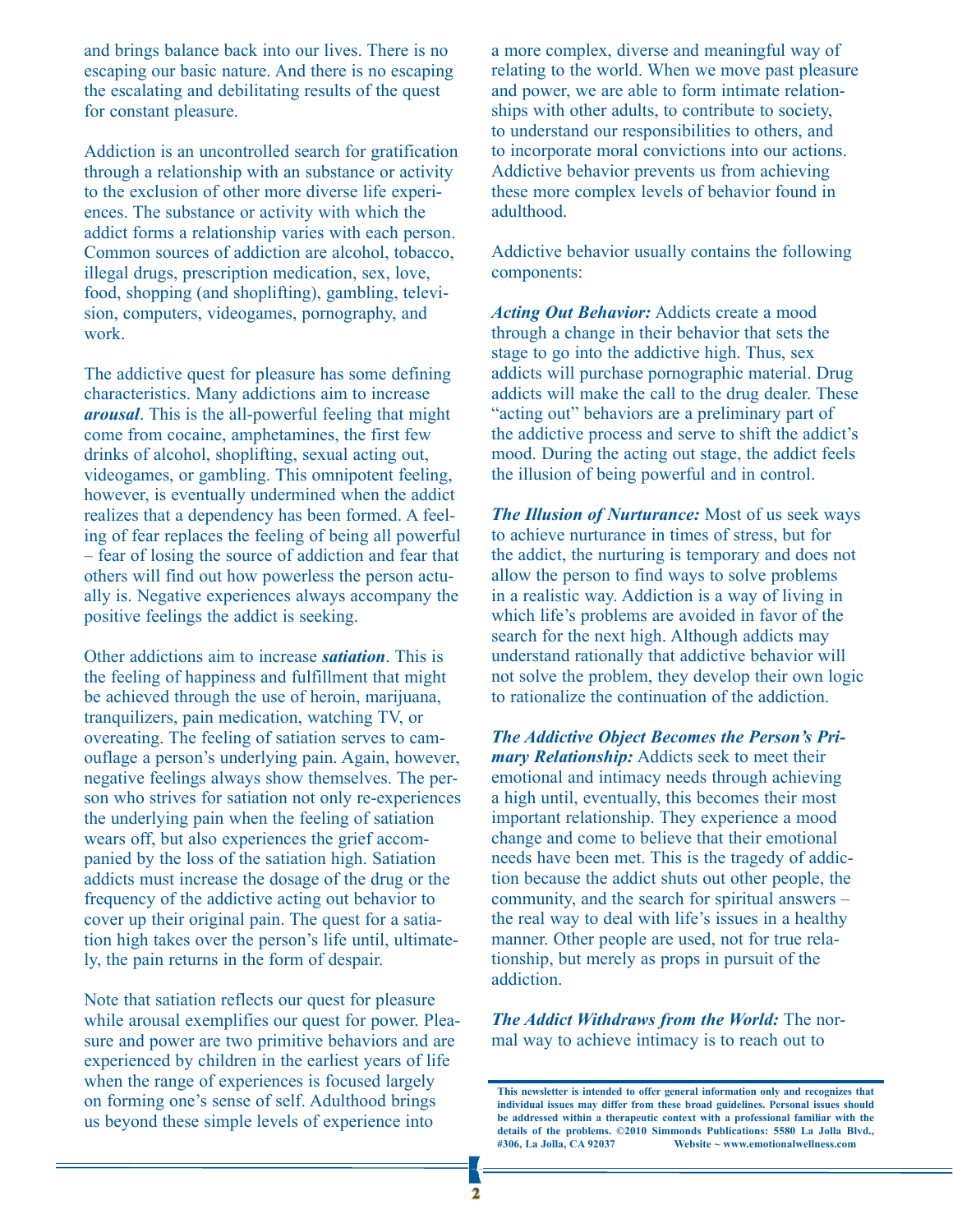other people. For the addict, where the primary relationship is with the addictive substance, the illusion of intimacy means pursuing the addictive high and excluding other people. The high gives the feeling of warmth, control, and well-being – and the feeling that the need for intimacy has been met. Unfortunately, the longer the addict engages in this process, the more lonely and isolated he or she becomes. When the pain of isolation becomes intense, the stage is set for the addict to engage in more acting out behavior. The pattern becomes entrenched, and escaping it is difficult.

#### *Addicts Trust the High More than Other People:*

Addicts begin to trust the mood change that comes from engaging in addictive behavior. They feel isolated from other people and find that others might not always come through for them. The high, on the other hand, is consistent and always available. They trust the high more than they trust others. Unfortunately, because the addicts have not engaged in the normal interactions that occur between people, they lack the experience in working through the nuances of relationships in order to find ways of getting their needs met through others. This entrenches them in the belief that their addiction is their only friend. It works every time, while friends are not always there.



**Recovering from Addiction**

Coming to terms with addiction may be the most important journey of a person's life. Because the addict's primary relationship is with the addictive substance and everything else is secondary, only used to pursue the addictive high, the addict's safety, security and life dreams may suffer. The tragedy of addiction is that people can lose their families, friends, money, homes, jobs, and way of life. The single-mindedness of the addictive pursuit prevents the addict from dealing with life in a more mature, complex, and responsible way.

One way of coming to terms with addiction is to work with a trained therapist. Because addiction is such an entrenched pattern in one's life and essentially an emotional issue, individual talk therapy may not provide all the support one needs to come to terms with the problem, but it can serve as a good starting point. The therapist may refer the

addicted person to a twelve-step program or other recovery resources as an adjunct to therapy. AA, NA, and other groups are free and can be essential to the process of recovery.

The first phase of recovery is to admit the addiction – and this is very difficult for many people. Some people may need to experience the loss of their life dreams and expectations before they can admit that they are addicted to a substance or activity. The addict must then make the commitment not to engage in the addictive behavior in the future. They must move from the primitive quest for power and pleasure to more meaningful, responsible adult behaviors. Part of this process is making amends to those who have been hurt by the person's addiction. Another part is to learn to draw from the nurturance and pleasure provided by other people – friends, family and the larger community. Another is to get in touch with one's spiritual self and the normal human desire to connect with things larger than oneself.

The addict must search for his or her healthy self and try to stay there always. Life becomes a series of daily choices – to choose the behaviors of the healthy self and not those of the addictive self. Coming to terms with addiction, finally, means exploring the beauty, joy and excitement of the full and complete person that all of us have the capacity to become.

"Not I, nor anyone else, can travel that road for you. You must travel it yourself."

*– Walt Whitman*

#### **Factors That Place a Person At Risk for Addiction**

- As a child, having addicted parents (or other adults)
- As a child, having too much, too little or uncertain love, discipline or safety
- A tendency to find others who are also addictive
- Feelings of insecurity, loneliness or being different
- Difficulty using positive emotions such as love, joy or intimacy in times of trouble
- An inability to self-reflect and self-soothe.